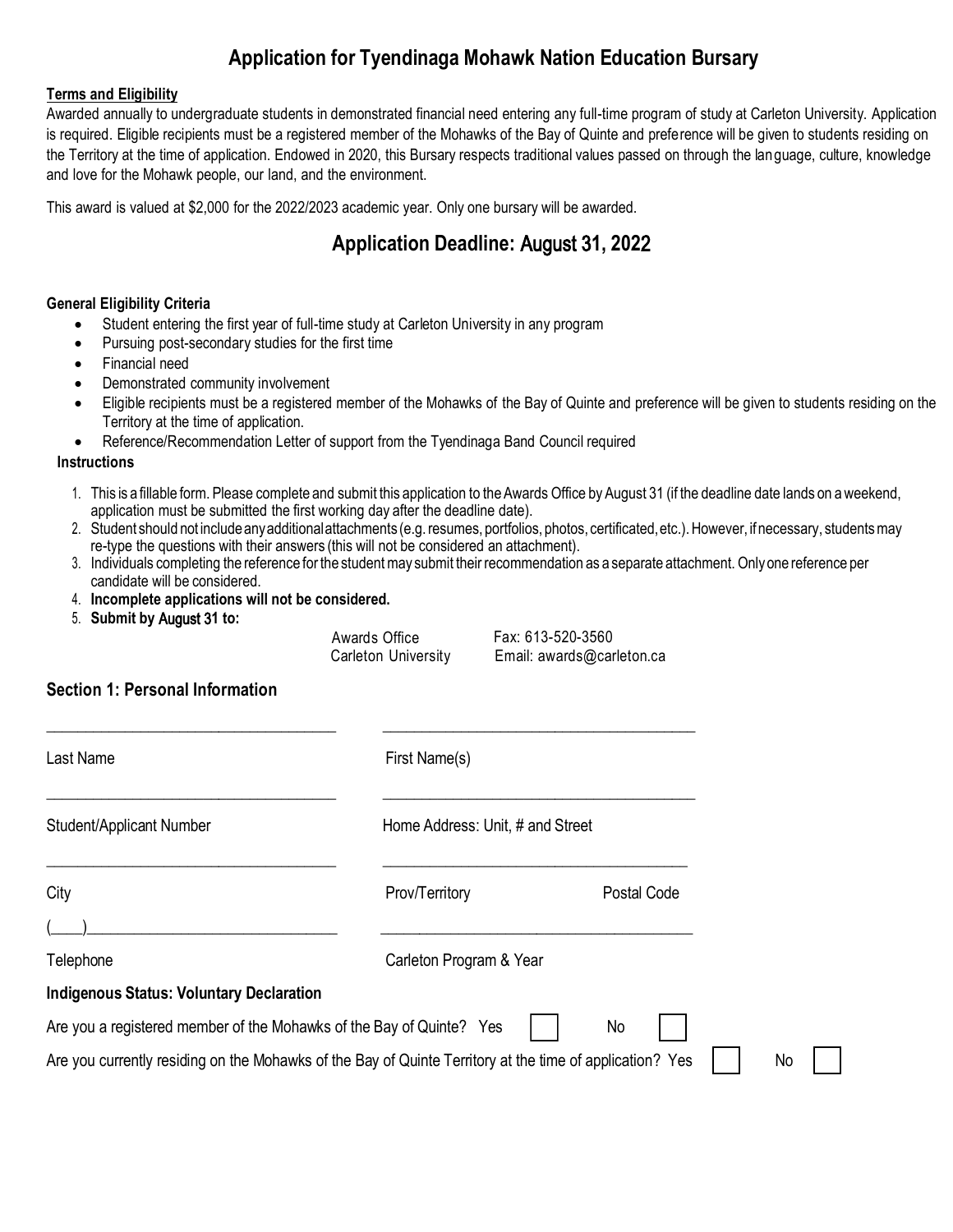| Where will you live when you attend University?<br>On Campus Residence<br>Away from home<br>Home                                                                                                                                                                                                                   |                                                                        |  |
|--------------------------------------------------------------------------------------------------------------------------------------------------------------------------------------------------------------------------------------------------------------------------------------------------------------------|------------------------------------------------------------------------|--|
| Your Status:                                                                                                                                                                                                                                                                                                       |                                                                        |  |
| <b>Option 1</b><br>I am a single student with no dependents                                                                                                                                                                                                                                                        | Year I graduated High School                                           |  |
| Note: If you have been out of high school for 4 years or more, do not include financial information for your parent(s). If you have been<br>out of high school for less than 4 years, please provide financial information for your parent(s) if available.                                                        |                                                                        |  |
| Father's Occupation<br>the control of the control of the control of the control of the control of<br>Mother's Occupation<br><u> 1989 - Johann Barnett, fransk politiker (</u>                                                                                                                                      | Gross Annual Income _____________<br>Gross Annual Income _____________ |  |
|                                                                                                                                                                                                                                                                                                                    |                                                                        |  |
| <b>Option 2</b>                                                                                                                                                                                                                                                                                                    |                                                                        |  |
| I am married/Common Law or a Sole-Support Parent<br>Spouse's Gross Annual Income ____________________                                                                                                                                                                                                              |                                                                        |  |
| Do you plan to apply for OSAP student assistance (or government student aid from your home province) for the 2021/2022 academic year?<br>Please note, you don't have to apply for OSAP or government student aid from your home province to be considered for this bursary.<br>Yes<br>if no, please explain_<br>No |                                                                        |  |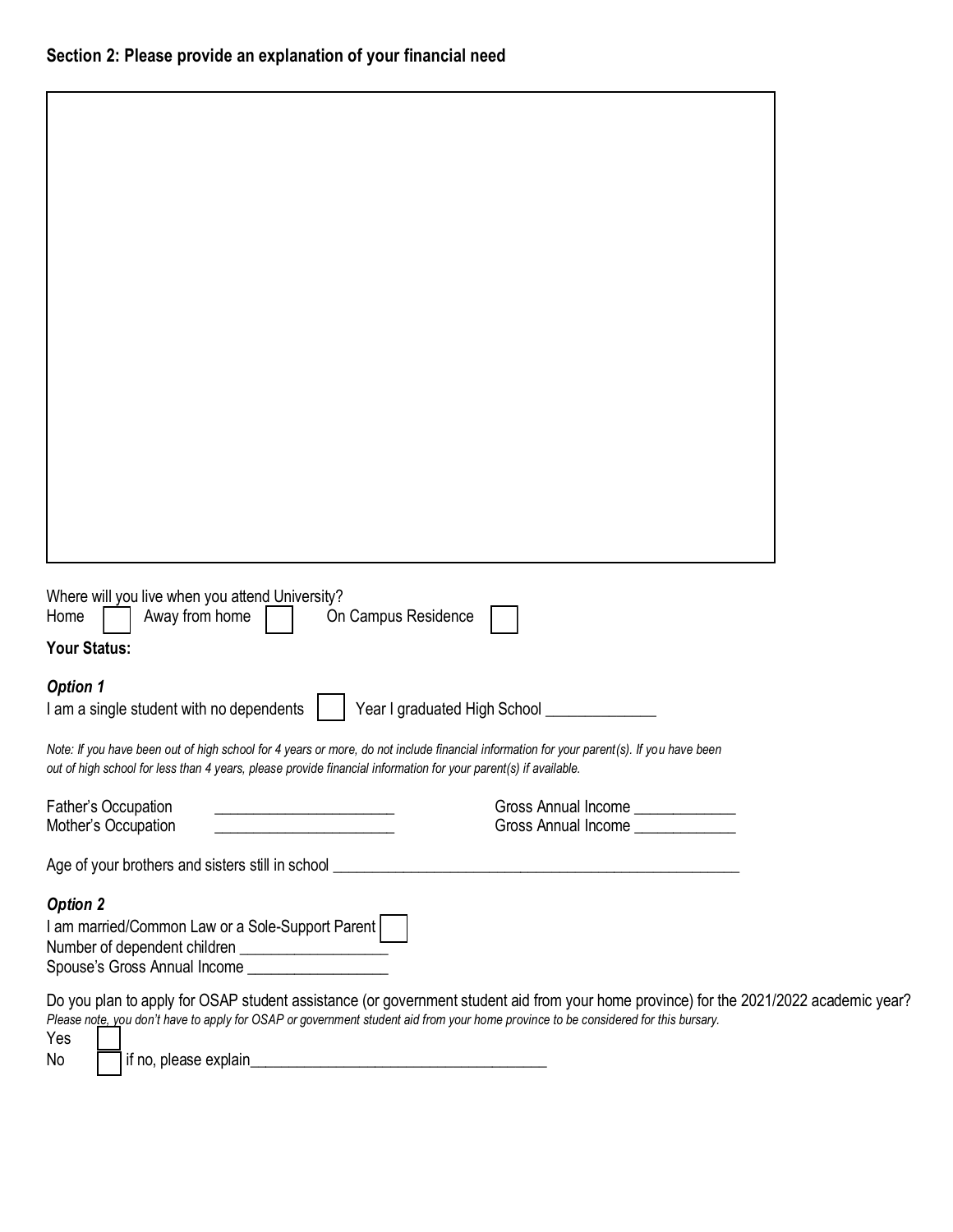# **Section 3: Please complete a budget for the next academic year (8 months, September to April)**

| <b>Expenses</b>                                               |                          | Resources (income/other financial assistance)                    |
|---------------------------------------------------------------|--------------------------|------------------------------------------------------------------|
| Tuition                                                       |                          | Savings as of Start of Study Period                              |
| <b>Books/Supplies</b>                                         |                          | Parents/Relatives Contribution                                   |
|                                                               |                          | <b>Government Student Loans</b>                                  |
| <b>Other Related Educational</b><br>Costs (specify)           |                          | Scholarships, Bursaries & Grants                                 |
| Rent/Residence                                                | x 8 months               | Part-time Earnings                                               |
| Food                                                          | $x 8$ months             |                                                                  |
| <b>Utilities</b>                                              | $x 8$ months             |                                                                  |
| Telephone & Internet                                          | $x 8$ months             | Student Line of Credit (amount<br>intended for use this session) |
| Personal Items                                                | $x 8$ months             | Other (specify)                                                  |
| Laundry                                                       | $x 8$ months             |                                                                  |
| <b>Uninsured Medical/Dental</b><br><b>Expenses</b>            |                          | <b>Total Resources</b>                                           |
| Eyeglasses/ Contacting Lenses<br>Replacement                  |                          |                                                                  |
| Entertainment                                                 | $x 8$ months _______     |                                                                  |
| Transportation:                                               | Local                    |                                                                  |
|                                                               | Home/flight              |                                                                  |
| Clothing                                                      |                          |                                                                  |
| Minimum Credit Card Payment<br>Minimum Student Line of Credit | $\frac{1}{2}$ x 8 months |                                                                  |
| Payment                                                       |                          | \$<br><b>Calculated Need</b><br>(Total Expenses minus Total      |
| Other (specify)                                               |                          | Resources)                                                       |
| <b>Total Expenses</b>                                         |                          |                                                                  |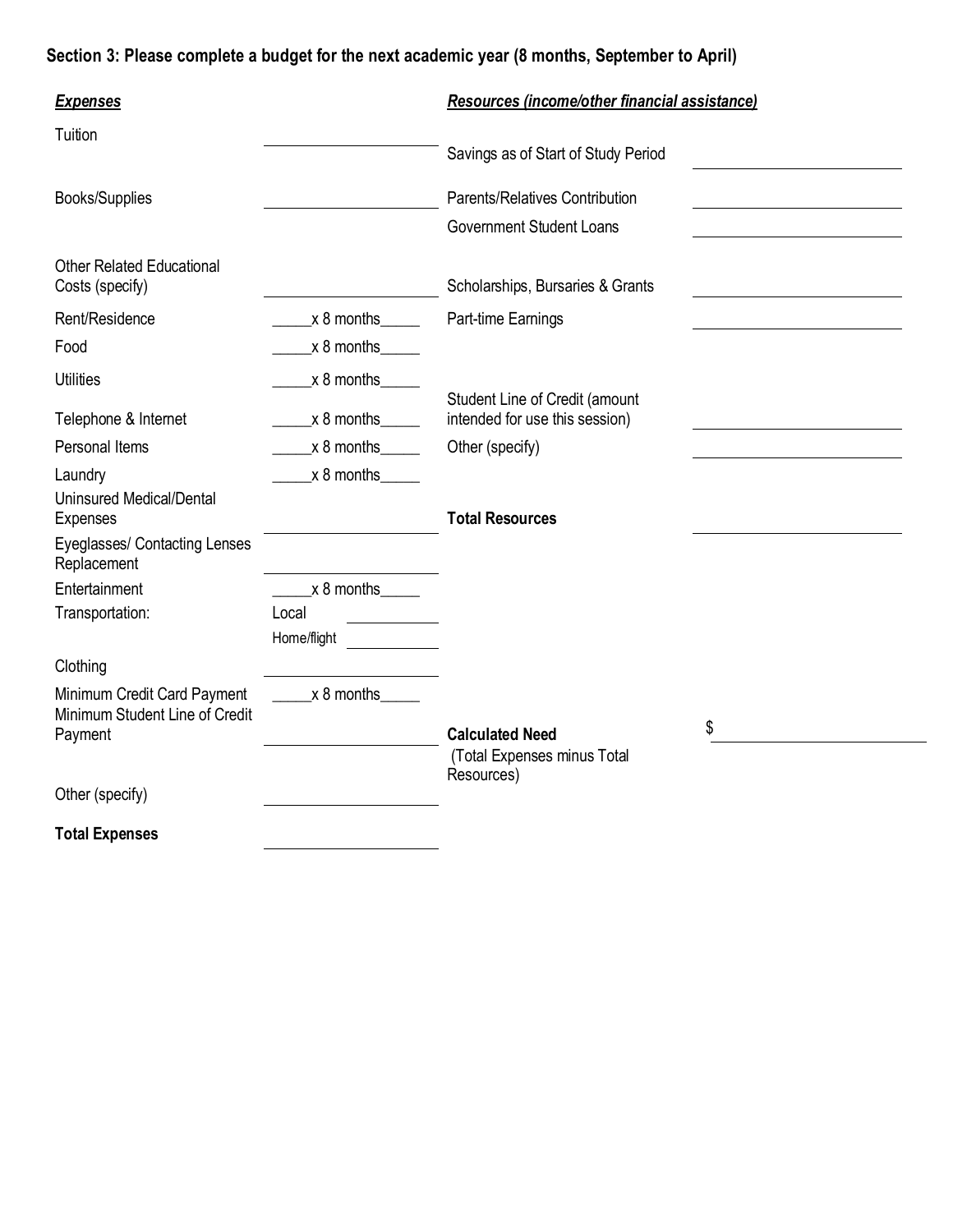# **Section 4: Community Involvement**

Describe what you would consider to be your most important contribution to your community (you may include any extra curricular activities at your secondary school, sports, volunteering, working with elders and/or youth, etc.):

## **Student's Declaration**

I authorize Carleton University to release a copy of this application to the appropriate awards selection committee(s) and to the award donor, including my academic record and financial need information in order to adjudicate my application for an award. If requested, I agree to provide the Awards Office with any documentation necessary to verify the information on this application. I declare that the above information is true and accurate. If any information is inaccurate, I understand that an award may be reassessed and/or withdrawn.

Signature of Applicant/Student Date Date

*At Carleton University, we recognize and respect the importance of privacy. Personal information that we collect is kept confidential.In accordance with section 41 of the Freedom of Information and Protection of Privacy Act, Carleton University will only use the information in its custody or control in the following circumstances: where the individual identifies the particular information and consents to its use; for the purpose for which it was collected or a consistent purpose (i.e. a purpose which the individual might have reasonably expected).*